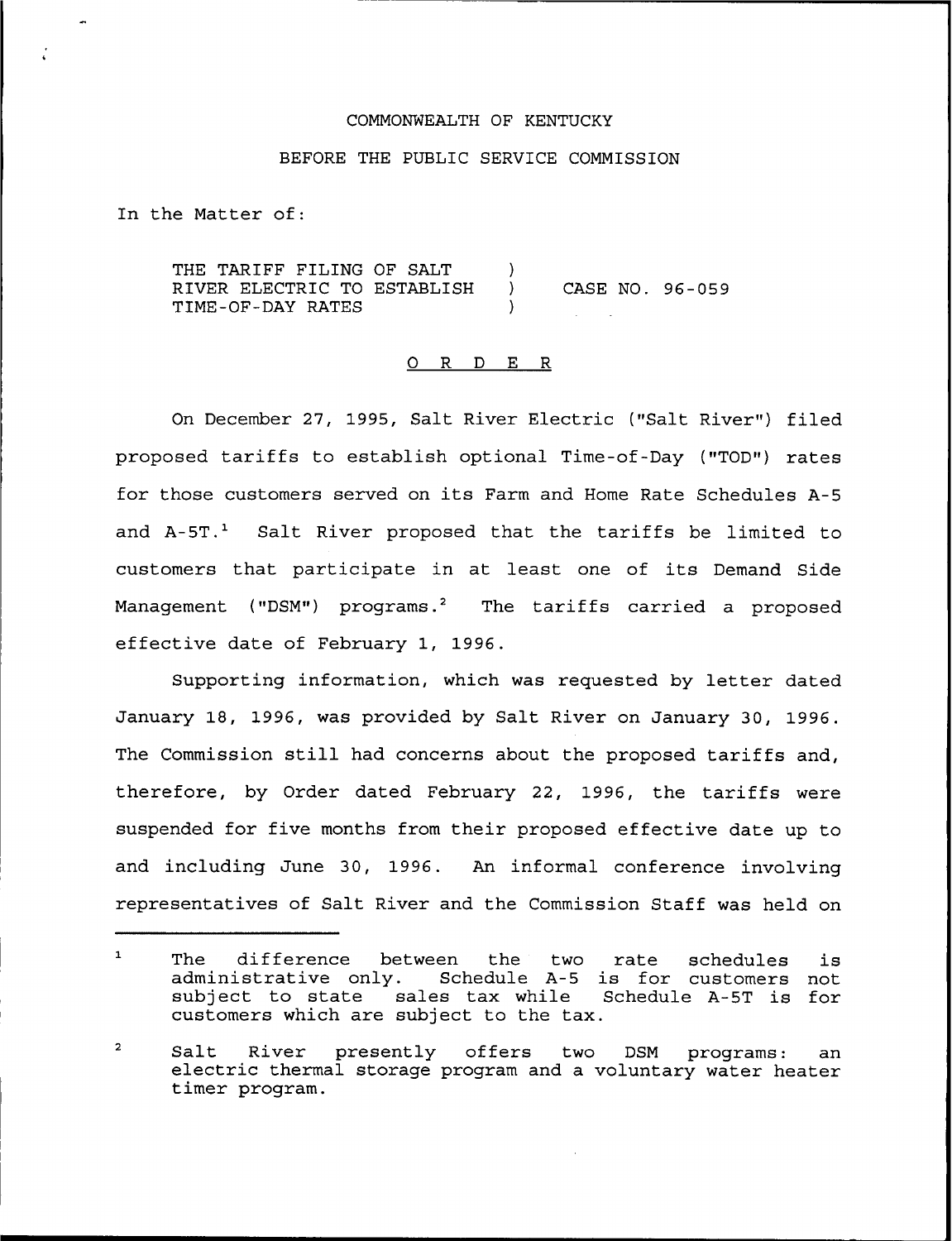March 29, 1996. Additional information requested at the informal conference was filed by Salt River on April 5, 1996.

The primary issue in this case is Salt River's proposal to limit the TOD option to only those customers participating in a DSM program. The Commission recognizes that Salt River intends to focus the promotion of these TOD rates on customers participating in an existing DSM program. The Commission also shares, to a degree, Salt River's concerns about the potential for "free riders" causing a reduction in revenues without a corresponding reduction in purchased power costs.<sup>3</sup>

Historically, the Commission has been supportive of programs that shift load away from periods of peak usage.4 We continue to support such programs as a means of reducing peak demand and lessening, or deferring, the need for additional generating capacity. Therefore, Salt River's TOD tariffs are reasonable options for customers served on its farm and home tariffs, but only if the requirement that customers participate in <sup>a</sup> DSM program is eliminated. If Salt River's customers had access to an extensive offering of DSM programs, the proposed requirement might be considered acceptable. However, since Salt River currently has

Salt River's TOD proposal and its existing DSM programs are all designed to shift load away from periods of peak usage.

 $\mathbf{a}$ In this instance, "free riders" would be customers that have already shifted load away from periods of peak use but that take advantage of the TOD rate to lower their electric bills, and the utility's revenues, without a corresponding reduction in the utility's costs.